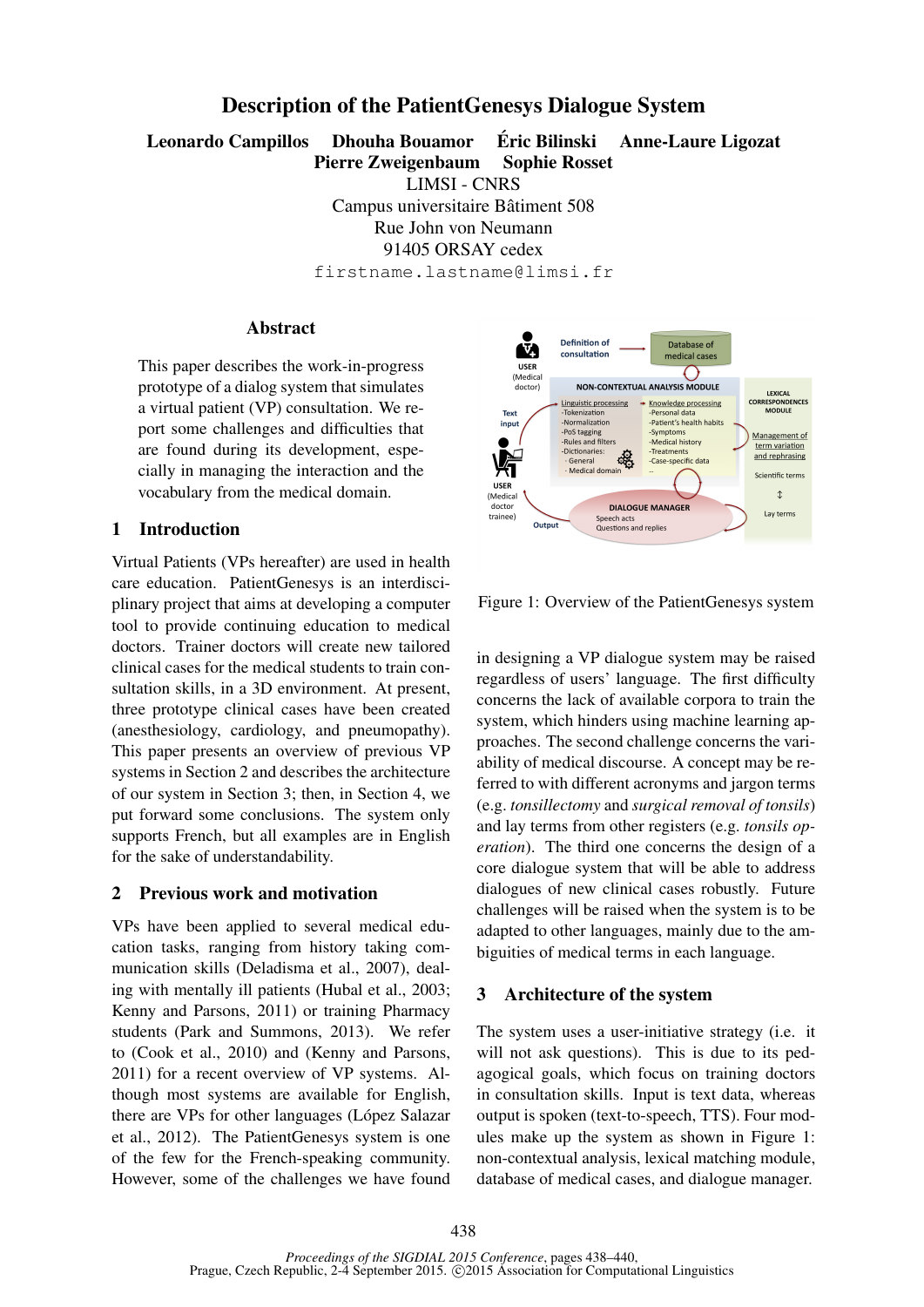### 3.1 Database of medical cases

Knowledge on a medical case, provided by the instructor, defines patient state and knowledge. Frame-based structures organize the information in schemata. Cognitive frameworks already exist to model patient data and discourse (Patel et al., 1989). We use the YAML formalism (Ben-Kiki et al., 2005) to code information. General sections of patient data correspond to those proposed for VP data standards (Triola et al., 2007).

- Personal data: patient's name, family status, profession, height and weight.
- Lifestyle data: activities, diet habits, social behavior and addictions.
- Patient history data: family history, past diseases and treatments, allergies and surgeries.
- Symptoms data: type of symptom, anatomic place, onset time or duration, observations.
- Current treatments: International Nonproprietary Name, dose and method of administration, frequency and observations.

### 3.2 Non-contextual analysis module

Two main processes are involved in this stage: linguistic and knowledge processing. Linguistic processing consists of the following steps:

- Tokenization, normalization, downcasing, and Part-of-Speech (PoS) tagging with the French TreeTagger (Schmid, 1995).
- Spelling correction, to fix misspellings that may hinder text recognition.
- Linguistic annotation identifies verb tense, inflectional and derivative variants of terms referring to the same concept (e.g. *to operate* and *operation*), and other information, based on syntactic and semantic grammars written using wmatch, a word-based regular expression engine (Galibert, 2009). An example is the rule ANATOMY *+ operation*, which tags the entity *tonsils operation* as a surgery.

Knowledge processing involves these steps:

• Entities are recognized using wmatch semantic rules and lists of medical terms. Vocabulary lists were drawn from the French component of the Unified Medical Language System (UMLS) (Bodenreider, 2004) and the VI-DAL drug database.<sup>1</sup> Affixes are also applied: e.g. the suffix *-tomy* is used to detect surgical procedure entities (e.g. *appendectomy*). There are three broad types of named entities: general entities (e.g. date, frequency or age), domain-specific entities (e.g. drugs, symptoms), and discourse entities to classify speech acts (e.g. telling hello).

• Domain knowledge processing is used to enhance the understanding of input questions about patient illness. Medical knowledge comes from hierarchical relations extracted from the UMLS (e.g. *hypertension* IS\_A *cardiovascular disease*).

# 3.3 Lexical matching module

The aims of this component are, first, to rephrase the technical descriptions found in the provided medical case into natural, patient-level language; and, second, to map the elements found in the question to those found in the medical case. This module relies upon different lists of medical vocabulary and concepts:

- Lists of medical term variants and UMLS concept unique identifiers (CUIs) are used to index each concept and map it to variants or acronyms. For example, C0020538 is the index for *HT* or *hypertension*. We also used the UMLF (Zweigenbaum et al., 2005).
- A non-UMLS list of medical terms, similar to the previous list, collects items that were not found in the UMLS.
- Lists of medical and lay terms map acronyms or technical terms (e.g. *ligamentoplasty*) to lay terms (e.g. *ligament repair*).

### 3.4 Dialogue manager module

The system uses a frame-based design in order to allow flexible interactions. The type of speech act and data contents of each turn are stored (e.g. *type: tell past disease*; *content: hypertension*). Information from the previous utterance is used to both repeat the previous turn and process anaphora and ellipsis. The domain model is based on each clinical case. Two types of anaphoric expressions are handled: co-reference and non-co-reference binding (respectively, *that* and *other* in Example 3.1).

<sup>1</sup> http://www.vidal.fr/